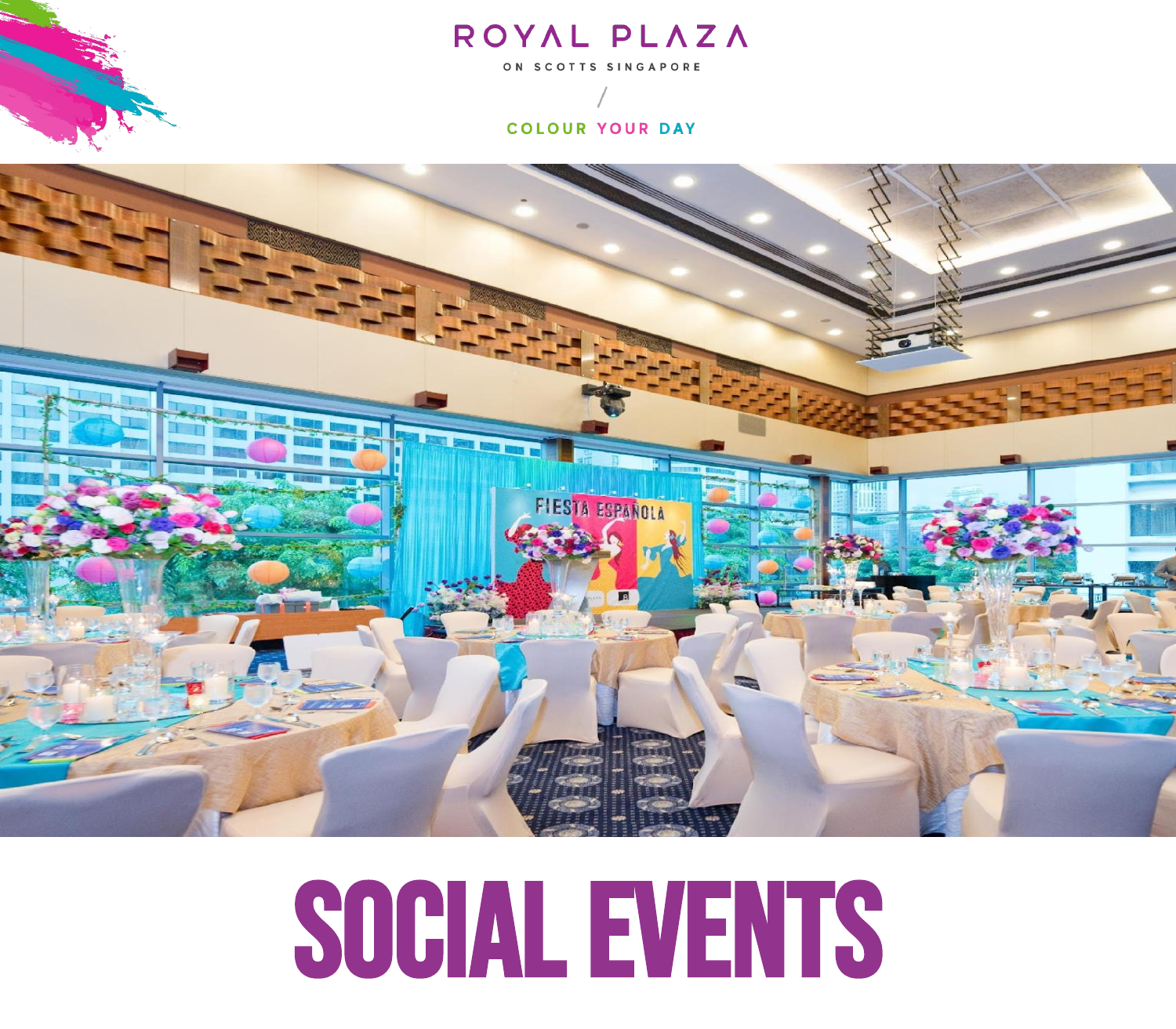A landmark in the heart of vibrant Orchard road, we offer highly coveted venues featuring dynamic space, highly functional AV equipment, and high-speed Wi-Fi, making us the preferred venue for events and milestone celebrations.

Located on level 5 of Royal Plaza on Scotts, the Balmoral Hall is a head-turner. High ceiling and pillarless, this private enclave is lined with floor-to-ceiling windows allowing natural daylight to stream in while the expansive city view is bound to impress your guests.

Exuding a modern and contemporary touch, the Scotts Suite is a natural daylight function room ideal for daytime events or an intimate celebration of mingling and cocktails in the evening.

Speak with our dedicated events specialists today, and let us help you customise and create a memorable experience for you and your guests.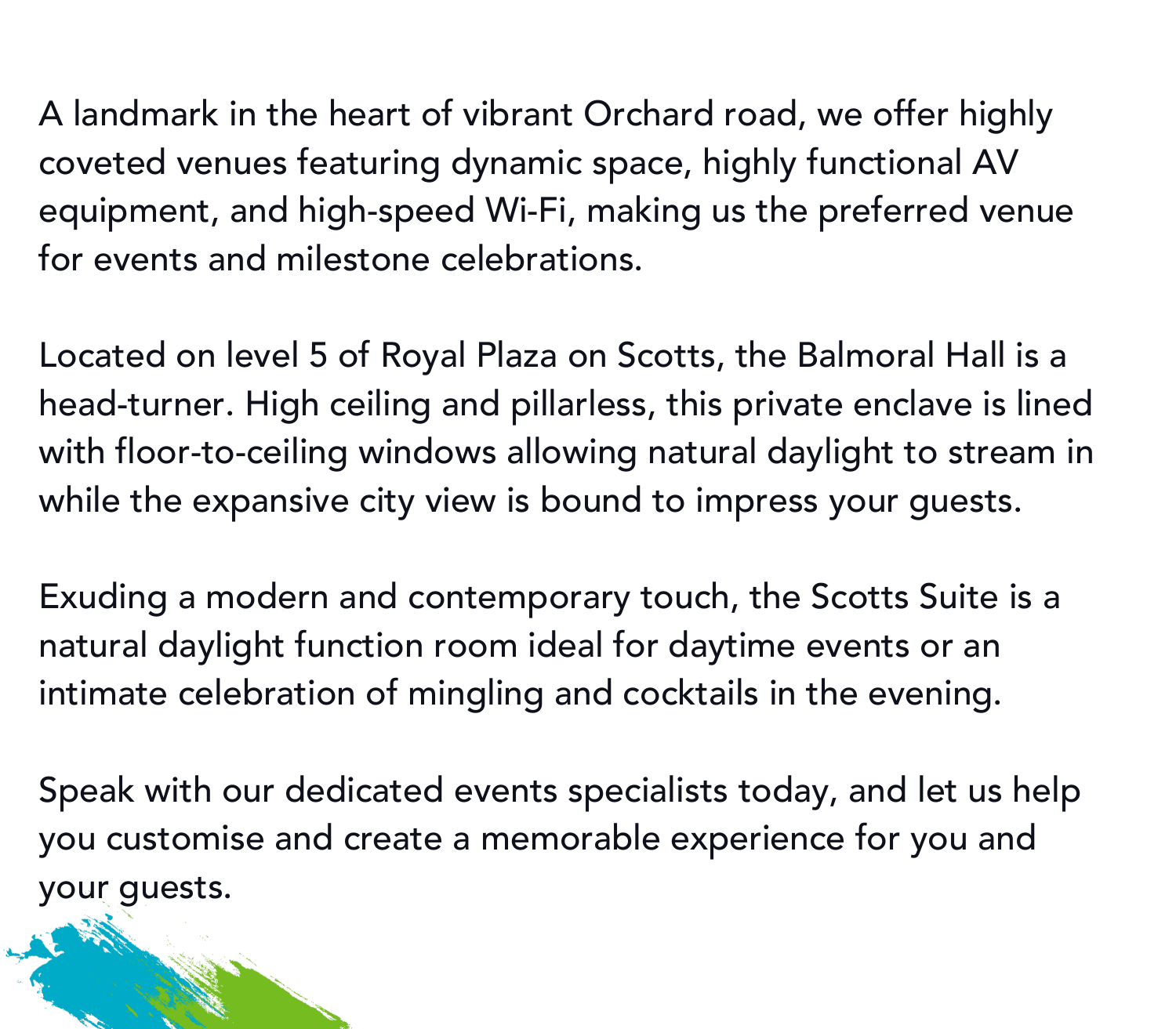

# Events

memorable celebration begins at Royal Plaza on Scotts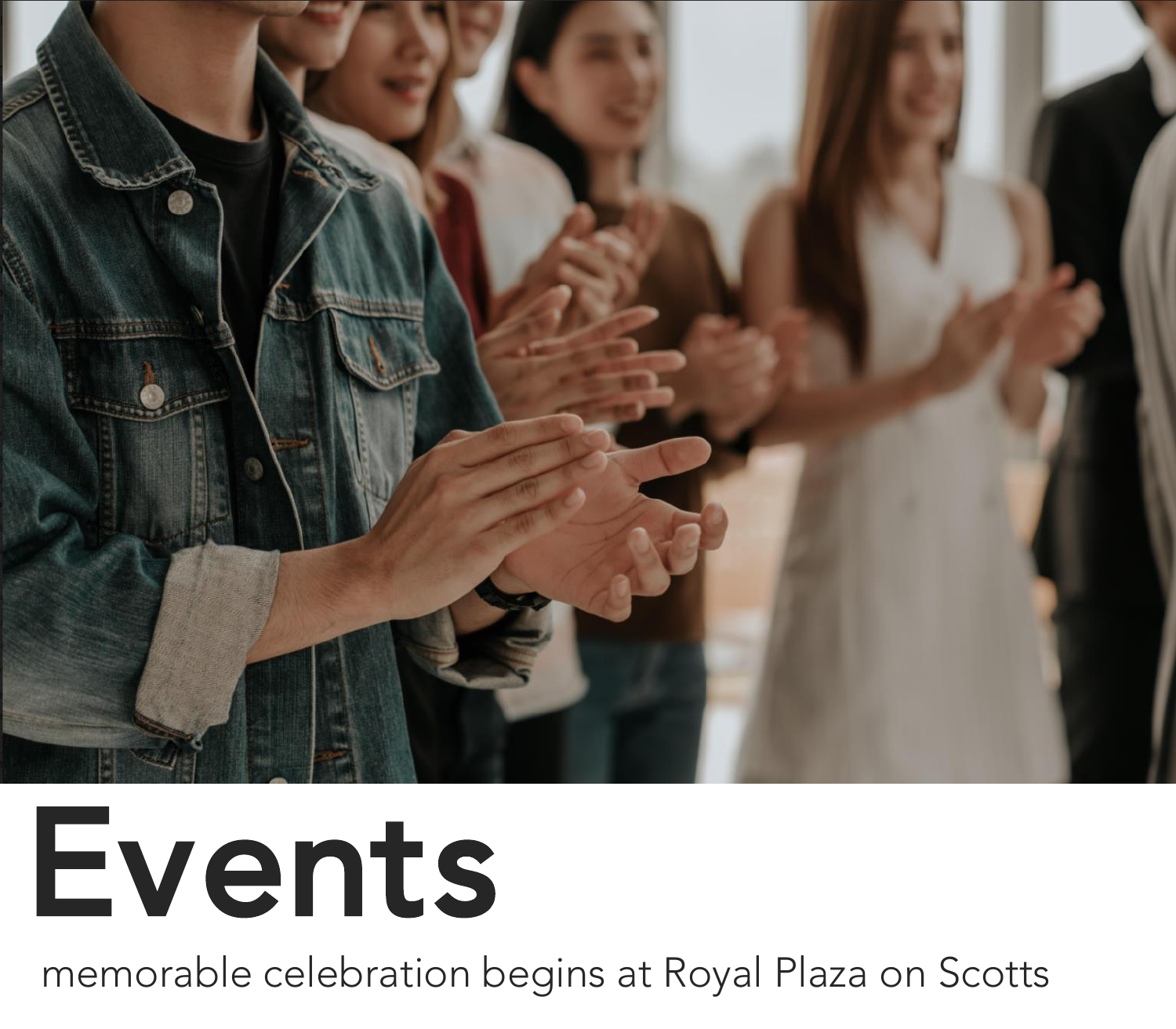### Celebration Let's Plan Your

### International Buffet Lunch & Dinner & Dinner

| <b>Weekday</b> | From S\$88++ per person |
|----------------|-------------------------|
| <b>Weekend</b> | From S\$98++ per person |

\*Weekday pricing applicable from Monday to Thursday. Weekend pricing applicable from Friday to Sunday, eve of Public Holiday, Public Holiday and special occasions.

### Chinese Lunch & Dinner 8-Course Set Menu

Monday to Sunday Same Sunday State Sunday State Sunday State Sunday State State State of 10

A minimum of 60 persons is required for both international buffet and set menu.

#### Package Includes:

- Unlimited soft drinks served throughout the event
- Highly functional audio-visual system
- Unique art sculptures as table centerpieces and seat covers for all tables
- Parking lots for 20% of minimum guaranteed attendance
- A parking lot for one Very Important Person (V.I.P)

#### Perks\*:

- One night stay in a Deluxe Room inclusive of breakfast for two
- Two sets of High-Tea Buffet voucher at Carousel for two

\**Minimum of 60 confirmed guests, you are entitled to one (1) of the above perks*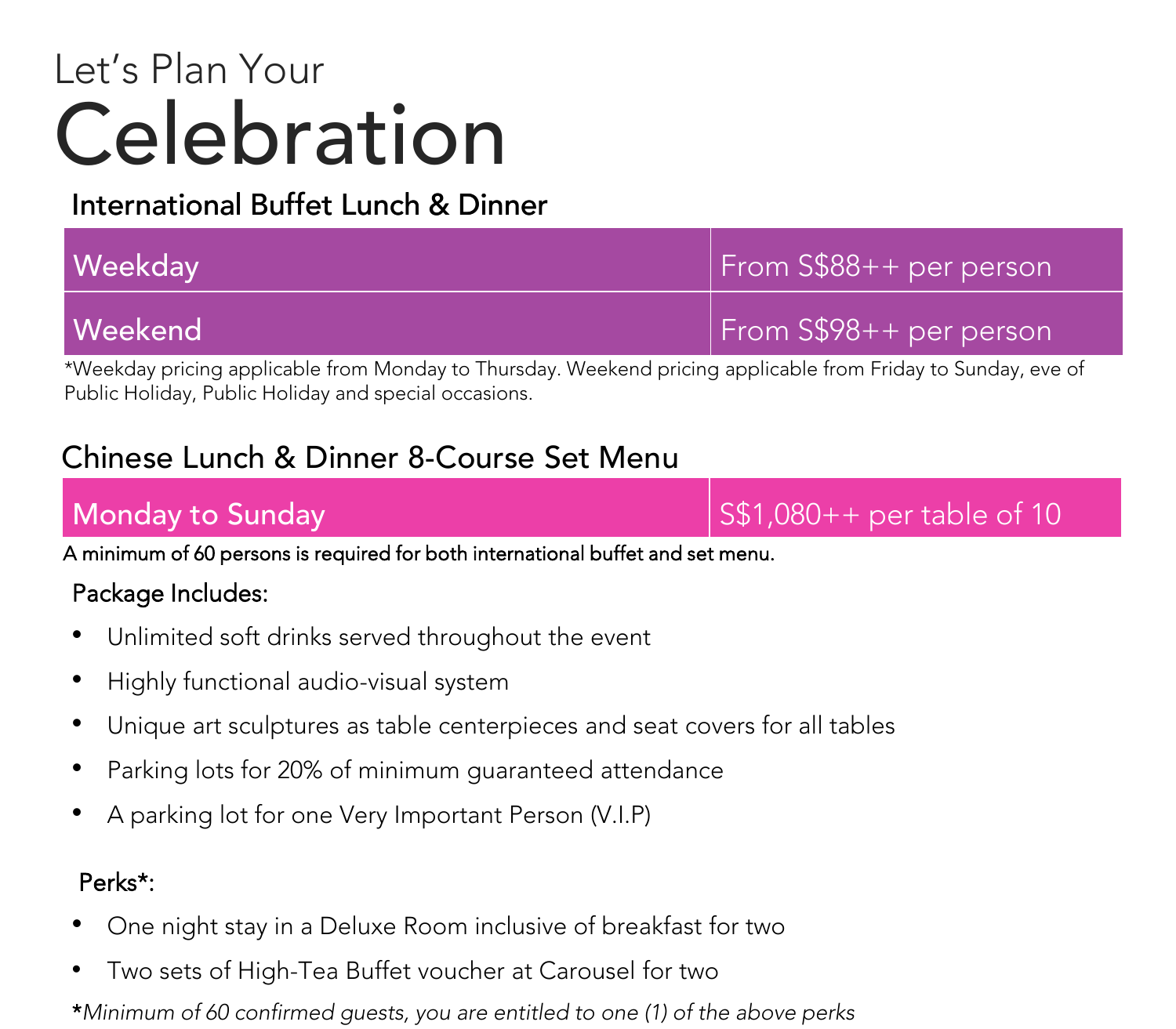## Safe & Clean Keeping Things

The safety and well-being of our guests and employees are of top priority to us.

In light of the COVID-19 situation, the hotel has been readjusting to the new norms by implementing mandatory health and safety measures. Guests can expect to see increased frequency of cleaning and sanitisation of public areas, especially high-touch areas with hospital-grade disinfectants and germicidal cleaners.

We will actively monitor and redefine our cleanliness standards, and continue to keep our guests and employees safe as we navigate the new environment.

To view our full list of precautionary measures, please visit [https://www.royalplaza.com.sg/precautionary-measures/.](https://www.royalplaza.com.sg/precautionary-measures/)